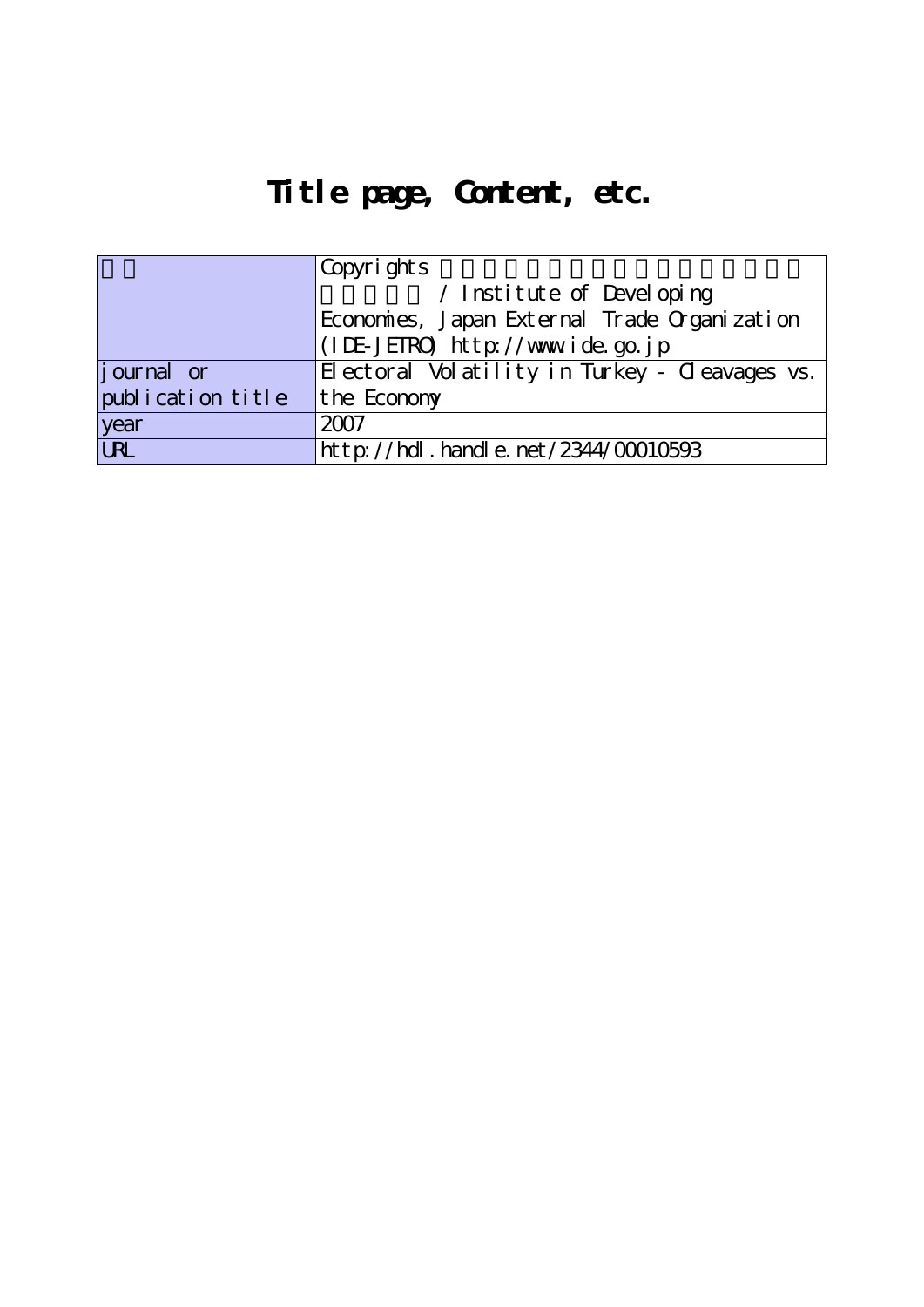Electoral Volatility in Turkey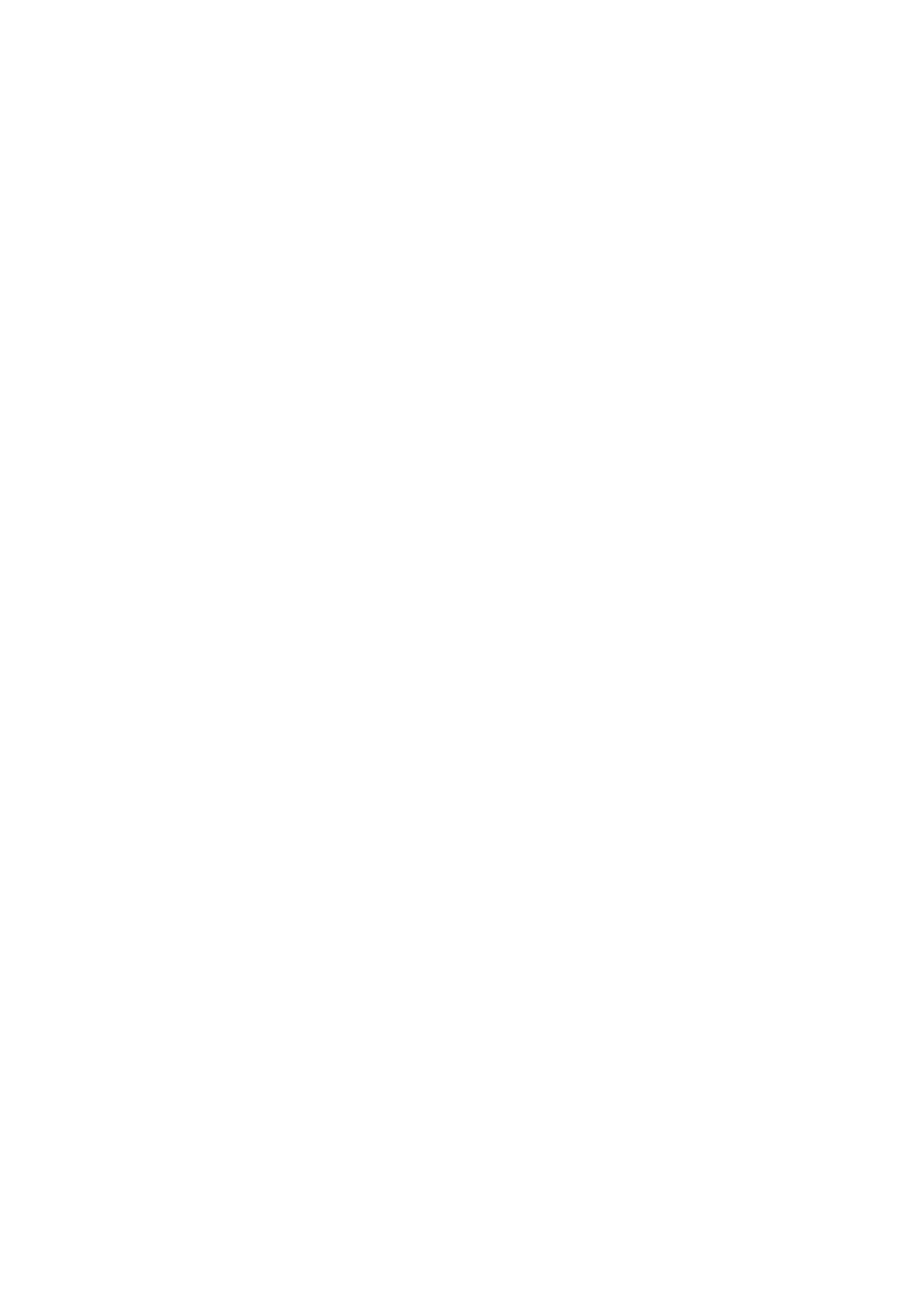I.D.E. Occasional Papers Series No. 41

## Electoral Volatility in Turkey Cleavages vs. the Economy

by

Yasushi HAZAMA

INSTITUTE OF DEVELOPING ECONOMIES JAPAN EXTERNAL TRADE ORGANIZATION

Chiba・2007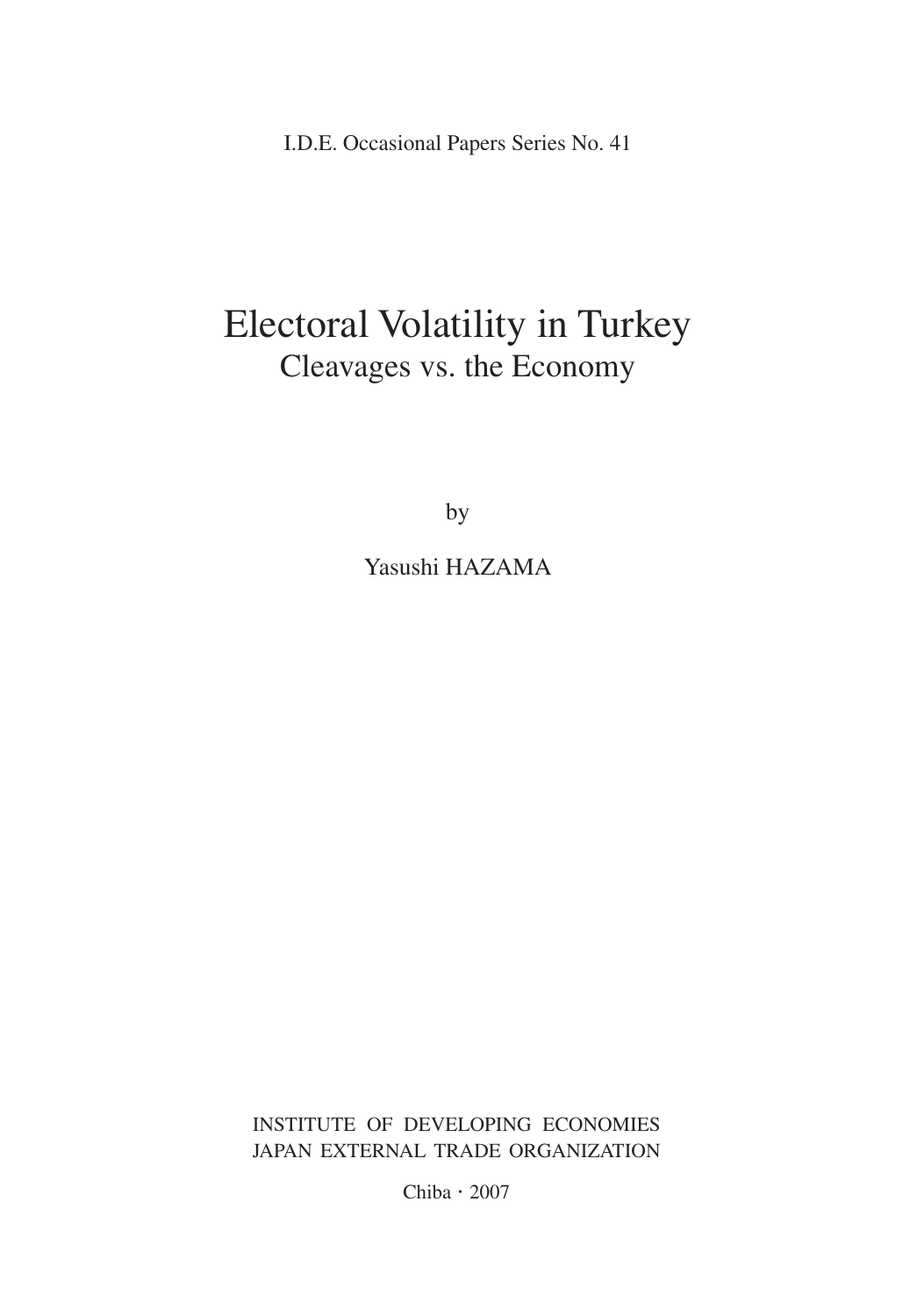*© Copyright 2007 by Institute of Developing Economies Japan External Trade Organization 3-2-2 Wakaba, Mihama-ku, Chiba-shi, Chiba 261-8545, Japan All rights reserved. No part of this book may be reprinted by any means without written permission from the Institute. The views expressed in the book are those of the author and neither the Institute of Developing Economies nor the Japan External Trade Organization bears responsibility for them.*

*ISBN 978-4-258-52041-1 C3031*

*Produced by Kenkyusha Printing Co. Printed in Japan*